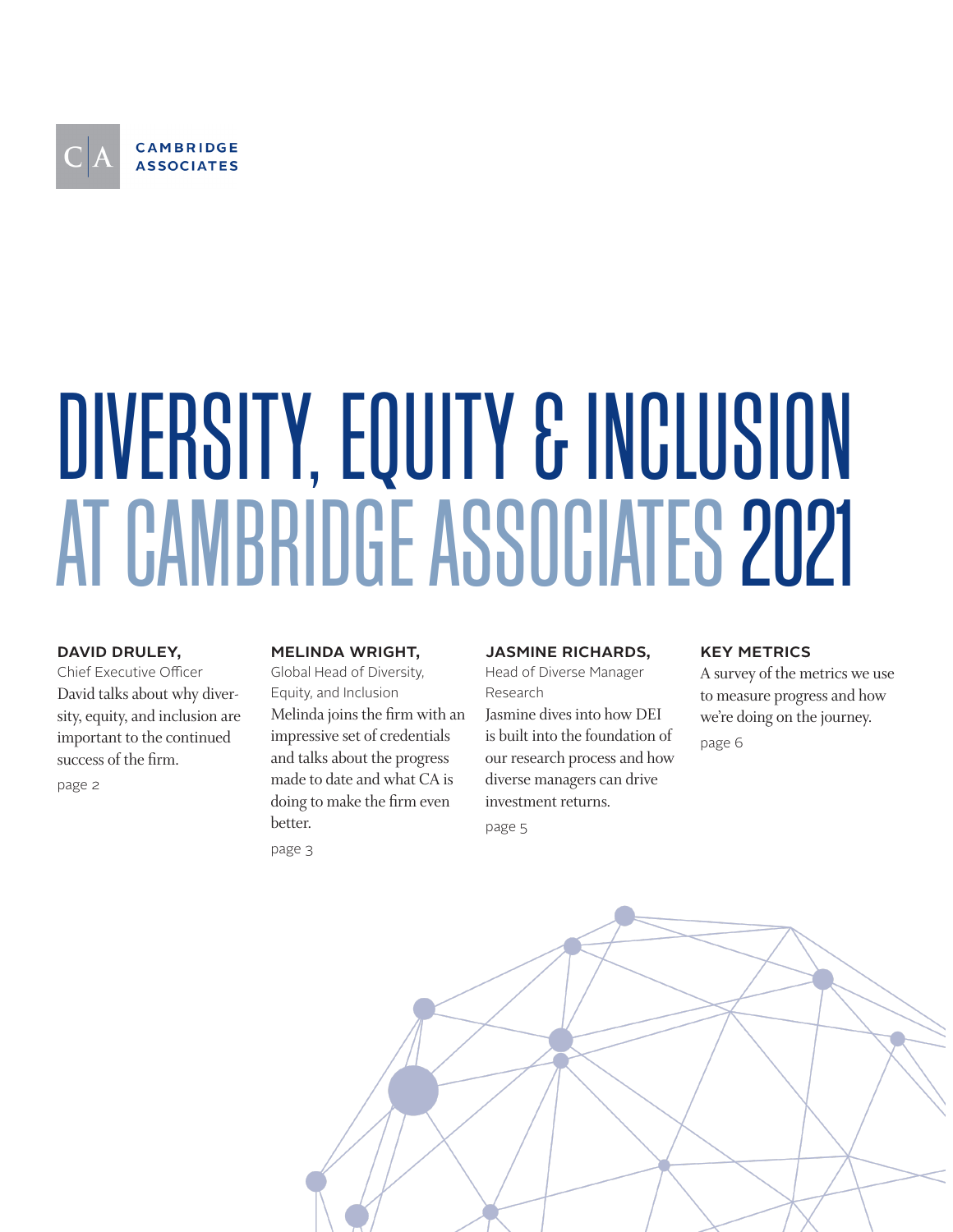# DAVID DRULEY

Chief Executive Officer

We've always been proud of Cambridge Associates as a place where clients **"** come first, kindness matters, and ideas are more important than rank. The last few years have reminded us that we need to do even more to create an environment that embraces all our colleagues and reflects the objectives and the demographics of those institutions who we serve. **"**



Cambridge Associates' mission has always been clear and consistent. We are here to help our clients generate outperformance in their portfolios so they can maximize their impact on the world. We never lose sight of the fact that the work we do in partnership with you leads to tangible results for our communities and our world. It translates to more scholarships. More foundation grants to invest in our communities. More medical research. More dollars to help fund so many worthy philanthropic efforts around the globe.

As a leading global investment firm, our job is to be

56% WOMEN IN SENIOR MANAGEMENT WOMEN IN SENIOR MANAGEMENT

good stewards of long-term capital. And we believe that an increasing part of that equation is to also be good stewards of the socioeconomic systems that ultimately drive long-term value creation — and that those two elements are completely aligned.

Cambridge Associates bears a significant responsibility to lead by example and make a real-world, positive impact in the systems and communities in which we operate. Guided by our Corporate Social Responsibility, we believe it is our mission and obligation to create and provide access to opportunity and support success in the communities where we work. Our CSR focuses on two important areas: promoting diversity, equity, and inclusion and creating sustainable communities.

Progress requires action, and we've taken some tangible steps to begin this work in both areas. We are committed to advancing diversity, equity, and inclusion both in how we invest portfolios and in how we operate as a firm. In this report, we share our progress and perspective on those efforts.

We are proud of the work we have done so far to advance our commitment to systemic progress. We recognize this is just the beginning of what we know is a long journey.

We also know that none of this work can happen without your partnership and your trust in us. We are honored to be your investment partner, building a portfolio that is right for you, to deliver on your specific priorities and objectives.

Thank you for letting us be a part of your impact on the world.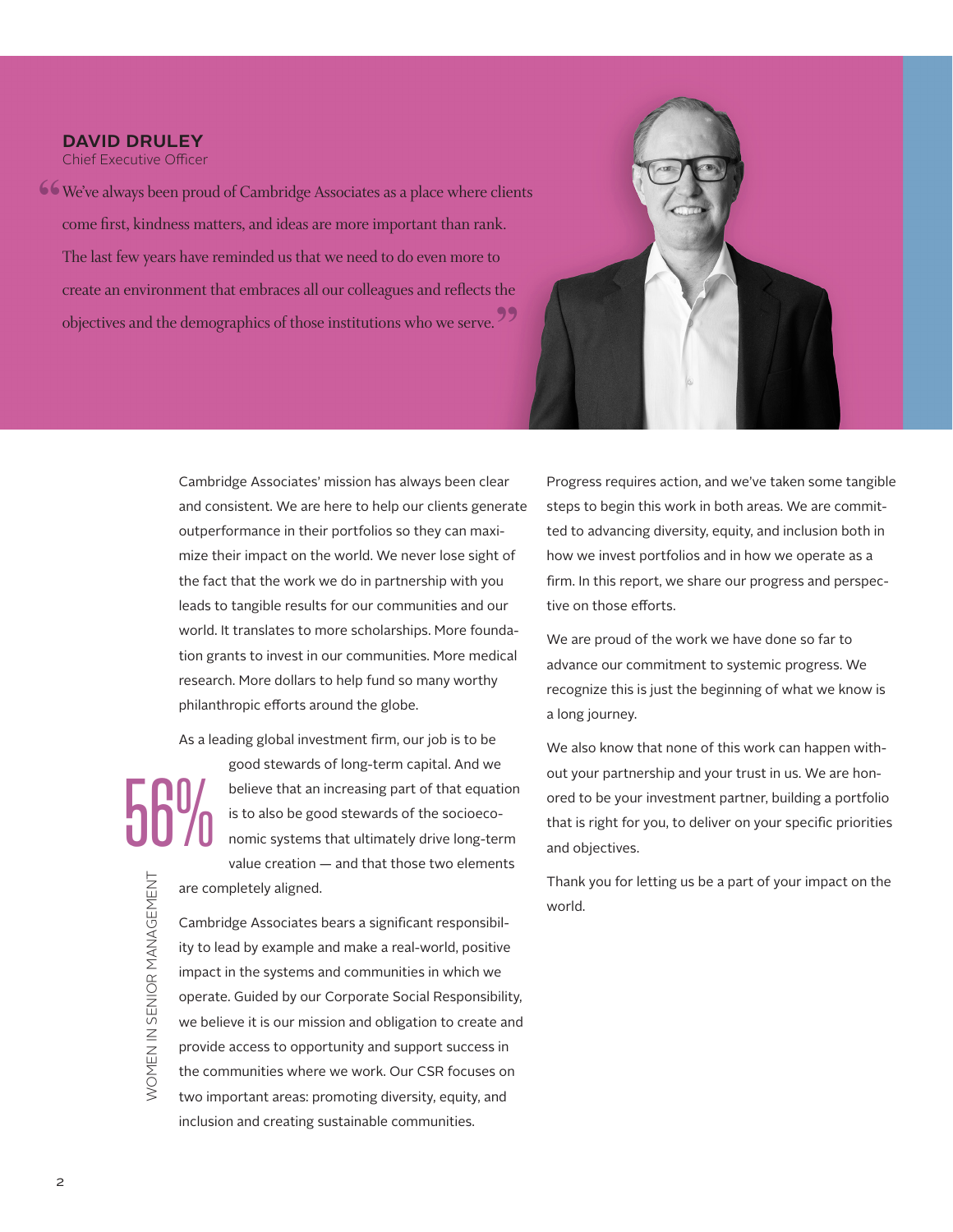# melinda wright

The data is irrefutable: companies perform better with more diverse voices **"** and perspectives around the table. Cambridge Associates represents 'a room of the willing' — people who want to see change and are committed to being part of it. 99



#### HOW DO YOU THINK ABOUT THE ROLE DIVERSITY, EQUITY, AND INCLUSION PLAY IN A COMMUNITY?

Diversity is the representation of different ideas, values, and perspectives. Diversity of background, ethnicity, religion, and race all shape how people think, navigate the world, and ultimately contribute. The notion being that people's backgrounds shape how they think, navigate the world, and ultimately contribute. Equity is not just about fairness, but equal access and the recognition that each person has different circumstances and needs — it is about creating a level playing field with access to opportunity for everyone.

Once different perspectives are represented at the table, it's working together to anchor on the values we have in common and learning to understand and respect the things that we don't. That's inclusion.

#### WHAT ROLE CAN DELPLAY IN OUR BUSINESS?

In the simplest terms, we want Cambridge Associates to be a highly impactful organization and exceed expectations for our clients. Diversity, equity, and inclusion — when done well — helps accomplish these business objectives.

#### HOW?

Two main ways. First, the data is irrefutable: companies perform

better with more diverse voices and perspectives around the table.

Second, central to the Cambridge client experience is the team of investors who partner closely with our clients. Creating a truly engaged and equitable culture at the firm makes all of our colleagues feel valued for what they bring to the organization. It's not just the right thing to do; it creates more incentive to be a productive, committed part of the Cambridge community which is really important as we build long-term relationships with clients.

#### WHERE IS CAMBRIDGE TODAY IN OUR DEI EFFORTS?

Much great work has already been happening at CA. We have a great deal working in our favor, and we have a solid baseline of information on which to build, which is key to helping us understand where we are strong and where we have opportunity for growth.

#### WHAT ARE SOME OF THOSE AREAS OF STRENGTH TODAY?

On inclusion, we are at a great starting place because we have what I call "a room of the willing." People who want to see change and are committed to being part of it.

For example, the firm's Global DEI Council and employee resource groups are doing real work to advance DEI and ensure that the true CA experience is represented. There is incredibly thoughtful work happening to create meaningful impact on the firm's culture and our employees' day-to-day involvement.

# WHAT ROLE DO THESE GROUPS PLAY WITHIN THE ORGANIZATION?

The Global DEI Council serves as an overarching advisory group, bringing together leaders from across the firm who represent different practices, workstreams, and regions to think about DEI globally. 27%

The ERGs bring together a crosssection of deeply engaged colleagues whose goal is to make CA's culture even better, focusing on activities and resources to enhance the culture.

#### AND WHERE ARE THE OPPORTUNITIES FOR GROWTH?

There is a fair amount of "invisible" diversity at CA today. That's diversity of perspective, ideas, and socioeconomic backgrounds. And the firm is an industry leader on gender diversity, which is great. But around race, we can do better, particularly in senior leadership.

On equity, we're committed to creating more clarity and transparency, especially on the process for promotion. Creating a level playing field for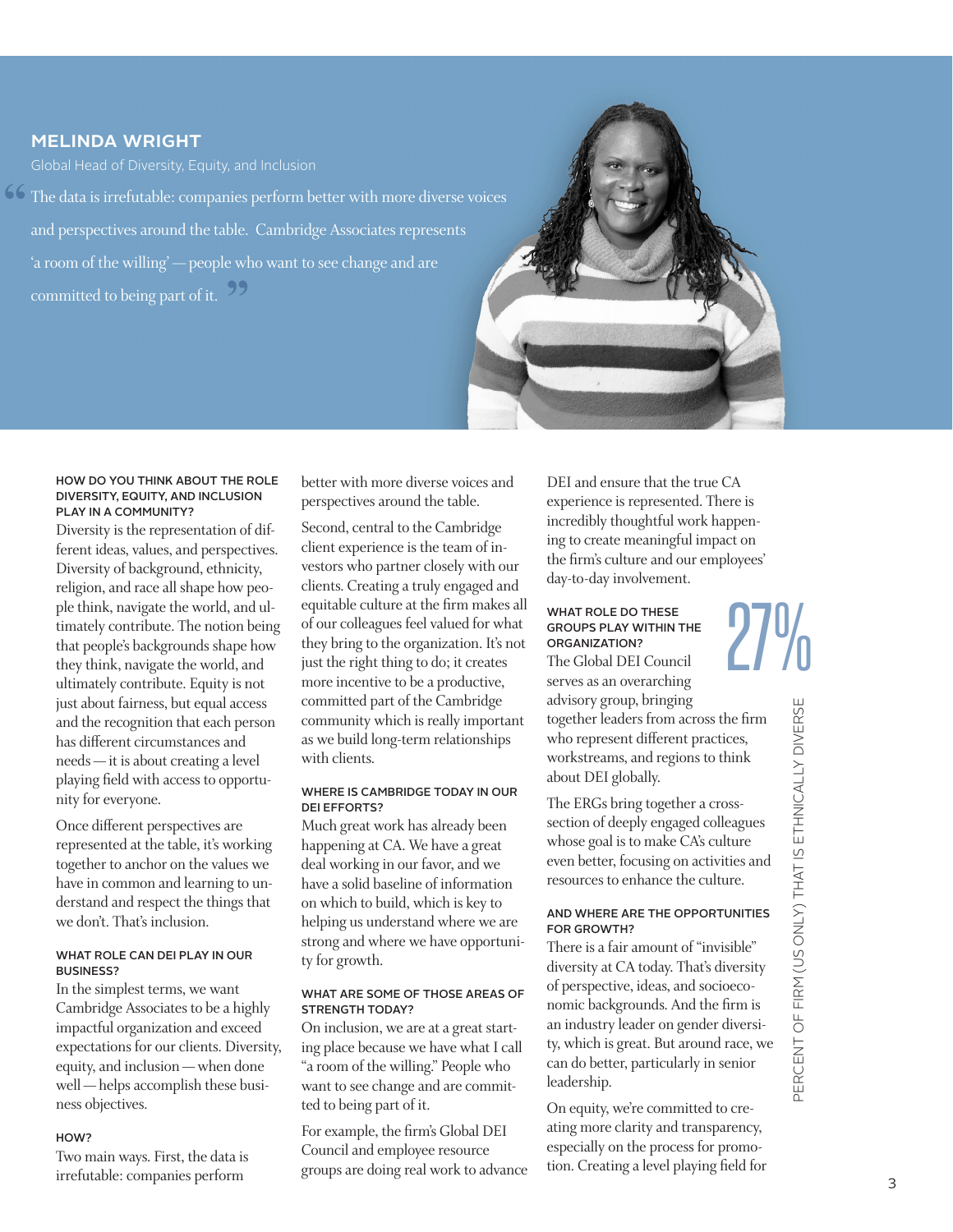equitable access to opportunity will hopefully help shift those metrics on demographics within leadership over time as well.

#### SO, HOW DO YOU GET STARTED?

Step one is building a clear strategy that reflects the strength of our firm values, the vision of the Council and ERGs, and the influence we can bring to the broader industry at large. And then we get to work.

#### THAT SOUNDS SIMPLE, AND YET THERE ARE SO MANY AVENUES TO PURSUE. HOW DO YOU PRIORITIZE?

It's important to look internally first. The first goal is to make clear traction on a few tactical things so that we're experiencing small wins — because nobody wants to stay in the fight if they're not winning small battles along the way.

#### SMALL WINS LIKE...?

I'm a huge fan of running pilots. Try things in bite size and if they work, then scale to expand the impact. That could be outside speaker programs, increased education around DEI, more internal data sharing as related to DEI so that people feel that we're operating in transparency. All of those things go a long way in creating a healthy culture. And if our culture is healthy, everything else falls into place much more easily.

#### SO, INTERNAL FIRST, THEN EXTERNAL. WHAT DOES EXTERNAL ENTAIL?

External won't be too far behind just because we have so much reach outside the firm. We can start to take some of the things we learn internally and then convene some of our peers to think together about ways investment managers can think differently and more strategically about their impact as it relates to DEI.

Ultimately, I would love for people to be able to look at CA, see our results, see the type of people and leaders that work here or come out of here, and to say whatever they are doing, I want to do that too.

# YOU WANT CA TO LEAD BY EXAMPLE.

Exactly. And the time really is now. Many people have been thinking about DEI for a long time. Certainly many people at CA have been. But in the wake of George Floyd and the social unrest in the country in recent years, there was a shift in the country's consciousness about how we talk about race and equity. It's brought more people to the table who weren't here before.

We're in a moment in time where we can capture hearts and minds because people are open, talking and listening, in a way that perhaps they weren't before.

EMPLOYEE RESOURCE GROUPS AT CA WE'RE VERY PROUD OF OUR EMPLOYEE RESOURCE GROUPS AT CA **ո** WE'RE VERY PROUD OF OUR





& ADVOCACY

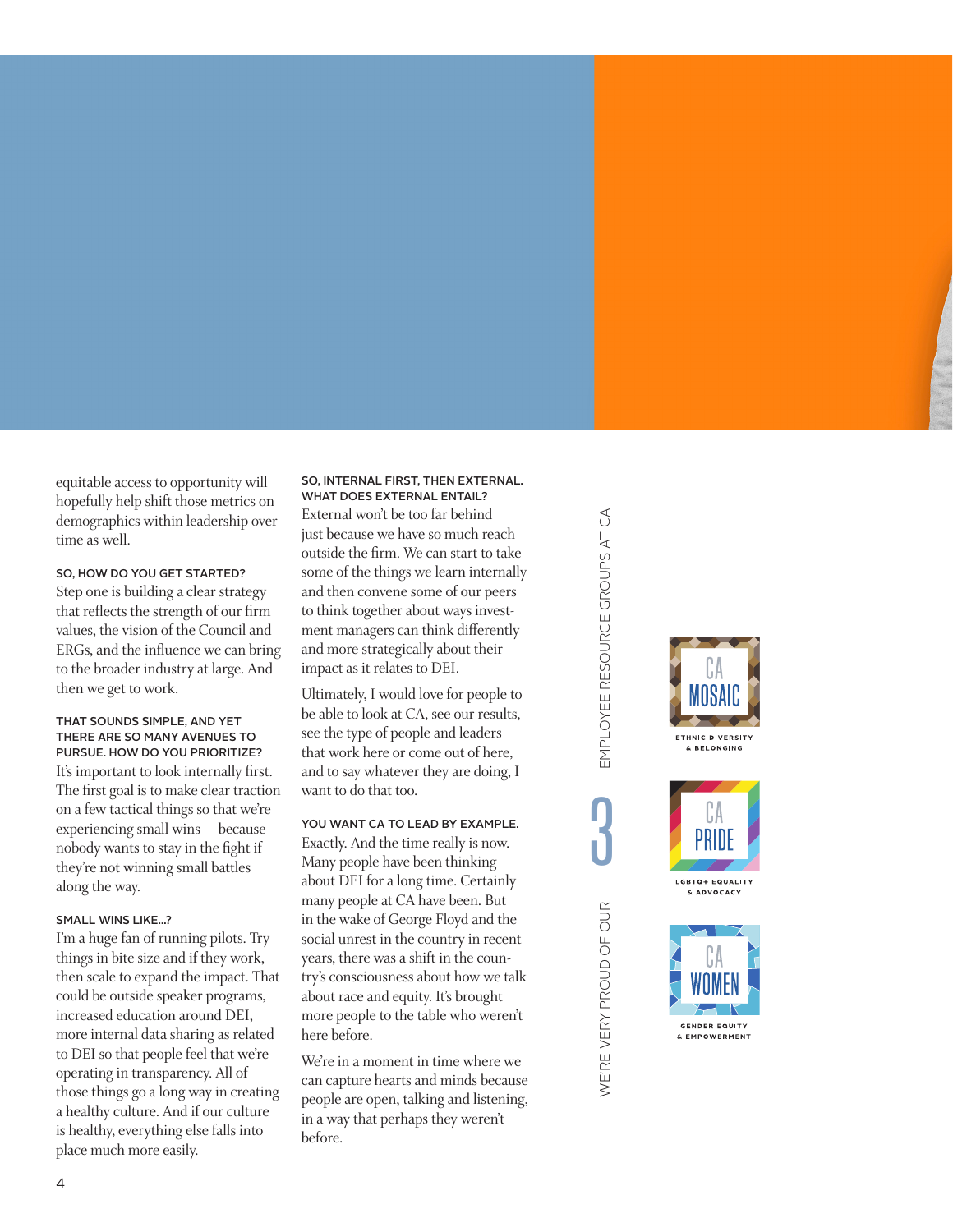

# jasmine n. richards, cfa

Head of Diverse Manager Research

**66** There's still a misperception that investing in diverse managers leads to <br> **CONFIGURER** TO THE MANUSCRIP (SEE ALSO AND THE United the anticoncessionary returns. We believe that bias has artificially limited the industry's investment opportunities, evidenced by the fact that firms owned by women and people of color make up less than 1.4% of the industry. Our focus is to broaden our investment universe and bring the best ideas to our portfolios no matter where they reside.<sup>99</sup>

#### IS DIVERSE MANAGER RESEARCH SEPARATE FROM OTHER MANAGER RESEARCH EFFORTS?

Diligencing and allocating capital to diverse managers is thoroughly integrated into our global research process across all asset classes. We focus on getting the right managers within our investment pipeline and applying an equitable underwriting process. Our investment teams add diverse managers into portfolios because of their potential to outperform. Today, more than 60 percent of our global clients hold investments with diverse managers\*.

#### BUT DO CLIENTS BELIEVE THAT DIVER-SITY MAKES A DIFFERENCE?

Yes. We conduct a biennial impact investing survey and one of the things we ask clients about is their motivation for considering various investment decisions. In the 2020 survey, clients' belief that diversity leads to outperformance increased more than seven times since 2018. We believe that number will continue to increase.

#### AND DOES THAT ATTITUDE TRANS-LATE TO DEMAND FOR DIVERSE MANAGERS?

There has been an exponential increase in demand among our clients and the industry at large.

Research suggests that the prevalence and impact of bias within asset management is real and we believe there is more work to be done to create awareness and demand for investing with diverse managers. We are focused on breaking down implicit and explicit structural barriers that prevent capital flows.

#### DO YOU HAVE SPECIFIC GOALS AROUND YOUR WORK WITH DIVERSE MANAGERS?

We have over 20 years of history working with diverse managers and believe the opportunity for investing with diverse managers is great and expanding. In 2020, we publicly committed to double both our assets invested with diverse managers and the number of diverse managers we partner with by the end of 2025 and we're on target to meet that goal.

#### WHAT ARE SOME OF THE ALLIANCES YOU'VE BUILT TO EXPAND CA'S NET-WORK IN THIS SPACE?

This is still a network-driven business so the relationships we've built and continue to build to encourage people to consider careers in investing matter. We're working with groups like The Investment Diversity Exchange, 10,000 Black Interns, National Association of Securities Professionals,

and New America Alliance, where we worked together to launch their Pathway Fellowship Program. These organizations are not only critical to finding investment partners, but they are also key to diversifying the asset management industry overall. 63%

#### ANY NOTABLE SUCCESSES TO HIGH-LIGHT AT THIS POINT?

Our north star has to be allocation of assets. Between June 2020 and June 2021, we invested with 86 additional diverse managers — our goal for that time period was 40. To continue to expand that universe, we held 119 meetings in fourth quarter 2021 with diverse managers and completed due diligence on 18 managers. Every quarter we make progress.

# WHEN DO YOU DECLARE VICTORY?

Never. The search for the next best investment idea is always ongoing — which means that the search for the diversity of thought to find those ideas is also perpetual.

\*Cambridge Associates defines diverse managers as firms owned and/or led by women and people of color; and diverse firm ownership/leadership as a minimum of 33%. The managers held by clients are not necessarily recommendations of Cambridge Associates.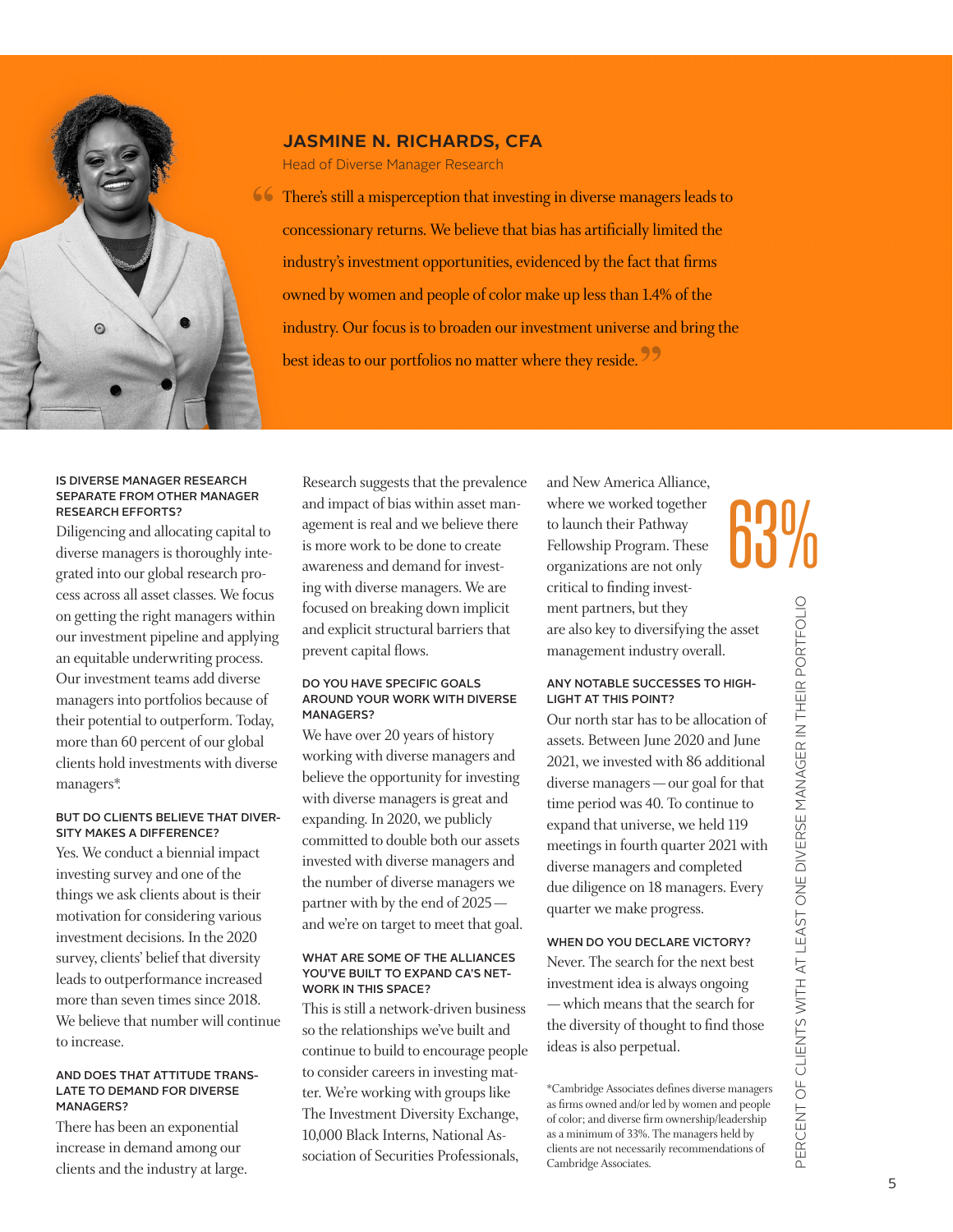# **KEY METRICS**

people metrics

towards being a truly diverse and inclusive organization

Measuring progress towards goals is essential to knowing whether you are effecting the desired change. This section shows how we're holding ourselves accountable to becoming a more diverse and inclusive firm, both in the make-up of our colleagues and the breadth of investment ideas.

 $\overline{a}$ 



Workforce racial and ethnic identity data is gathered routinely, compliant with US employment law, but such data are not available by law outside of the United States so overview reflects our United States based workforce only. We recognize as well that race and ethnicity represent only one measure of diversity within our community. Gender diversity reflects all global employees.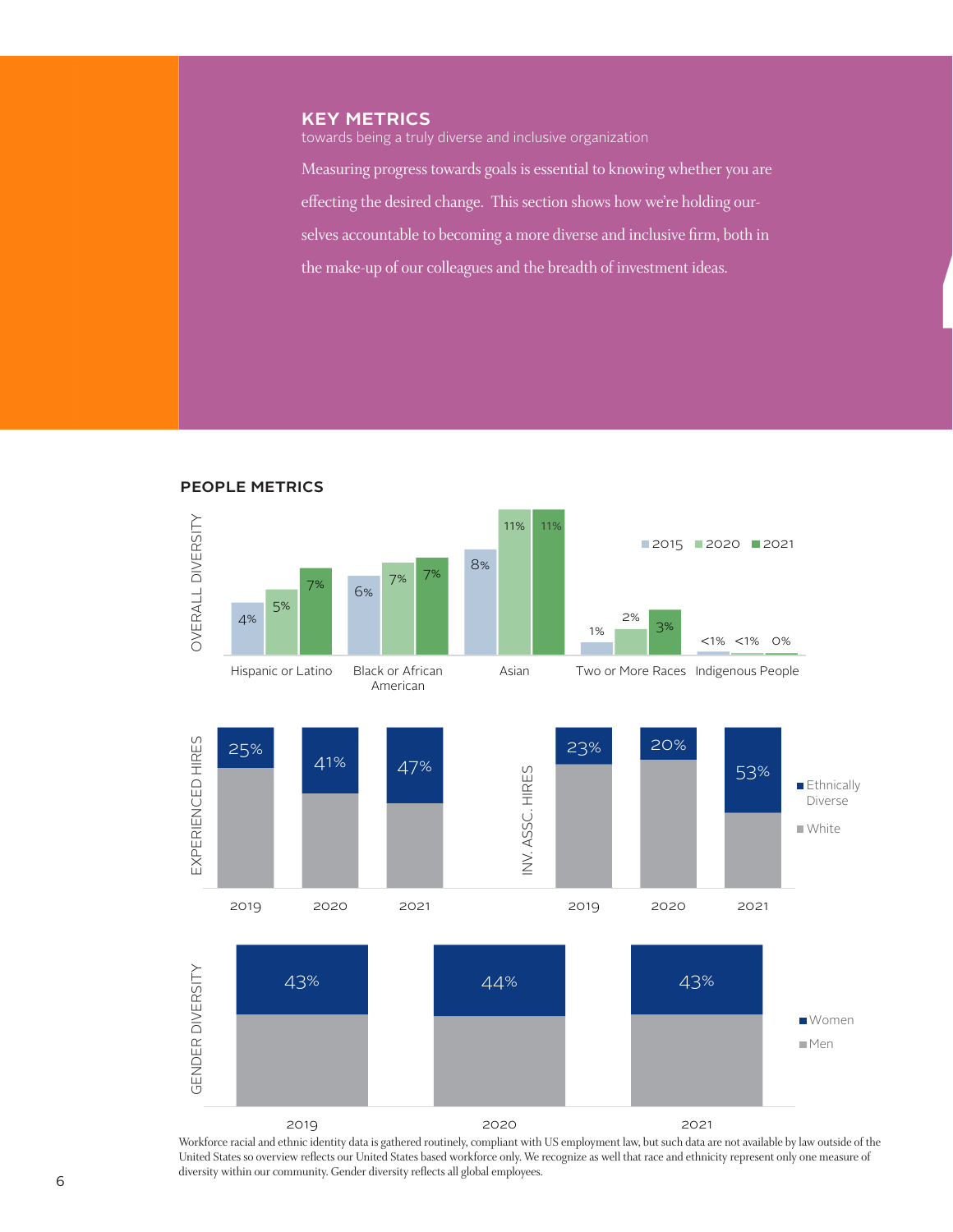# PERCENT OF NEW US HIRES IN 2021 WHO IDENTIFY<br>THEMSELVES AS ETHNICALLY DIVERSE<br>RESEARCH METRICS THEMSELVES AS ETHNICALLY DIVERSE

# research metrics



NUMBER OF MEETINGS HELD WITH DIVERSE MANAGERS IN 2021

423

Cambridge Associates defines diverse managers as firms owned and/or led by women and people of color; and diverse firm ownership/leadership as a minimum of 33%. Data for 2020 begin December 31, 2019 and represent the full calendar year 2020. Reflects data as of June 30, 2021. \* Represents assets invested with diverse managers as a percentage of total assets Cambridge Associates advises or manages for clients.